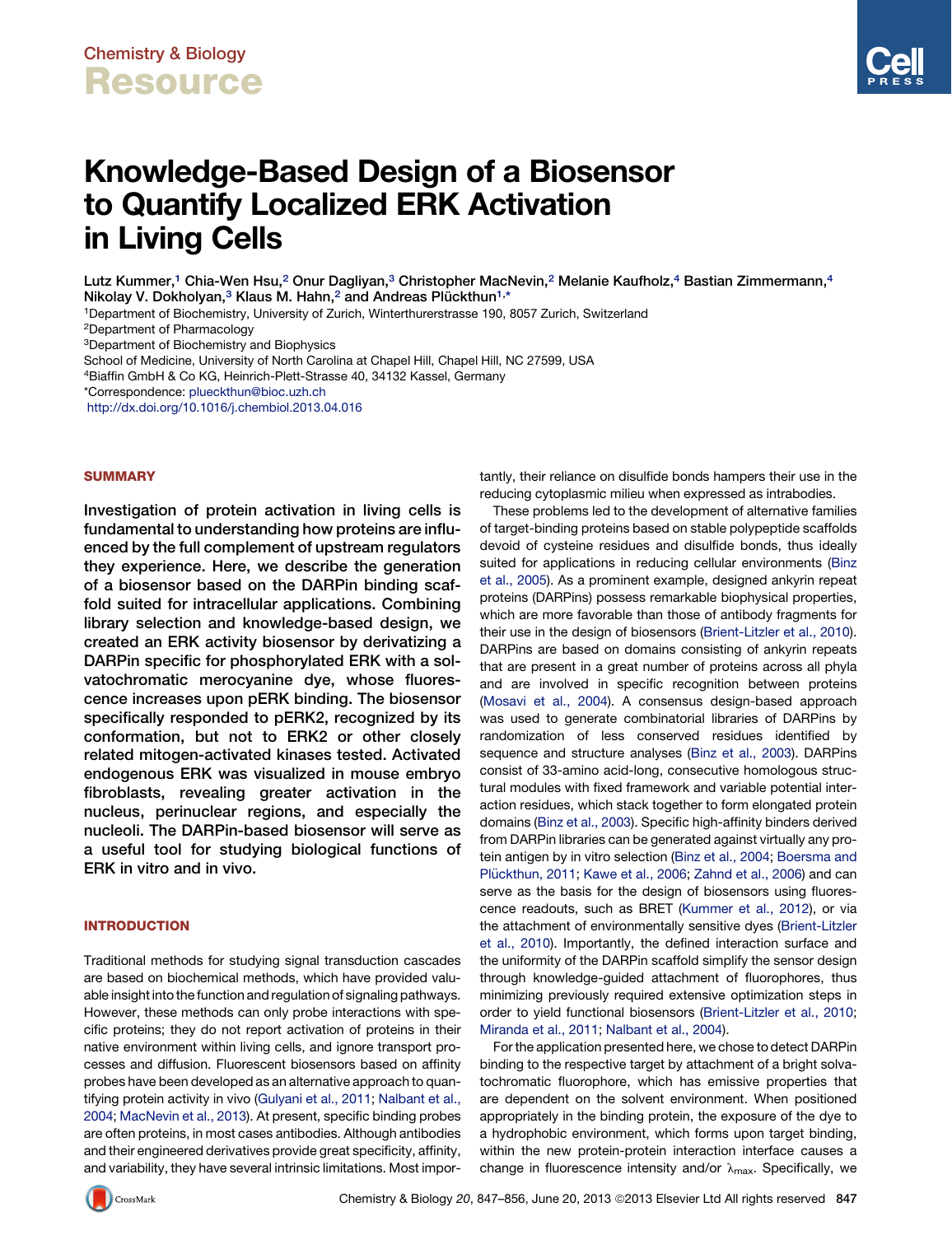#### <span id="page-1-0"></span>Table 1. Analysis of the Interface between DARPin pE59 and pERK2

| Residue            | ∆ASA (Å <sup>2</sup> )ª | $\triangle$ ASA $(\%)^a$ | $\Delta\Delta G$ (kcal mol <sup>-1)b</sup> | Contact <sup>c</sup> |
|--------------------|-------------------------|--------------------------|--------------------------------------------|----------------------|
| Leu <sub>53</sub>  | 1.8                     | 10.4                     | $+3.24$                                    | none                 |
| Gly91              | 0.0                     | 0.0                      | $+4.42$                                    | none                 |
| <b>Gly113</b>      | 11.9                    | 35.9                     | $+6.74$                                    | pERK <sub>2</sub>    |
| lle <sub>119</sub> | 6.5                     | 47.0                     | $+3.54$                                    | none                 |
| Asn $123$          | 33.6                    | 41.8                     | $+1.34$                                    | none                 |
| <b>Gly124</b>      | 0.4                     | 0.7                      | $+4.90$                                    | none                 |
|                    |                         |                          |                                            |                      |

<sup>a</sup>Variation of accessible surface area between the free and pERK2-bound states of pE59.

**bDifference in AG of protein folding between DARPin pE59 and pE59** cysteine mutants, calculated by ROSETTA [\(Leaver-Fay et al., 2011\)](#page-9-0). <sup>c</sup>Contacts between pE59 and pERK2 in the structure of the complex.

have previously described a set of highly fluorescent fluorophores of the merocyanine family, which have been optimized to be part of protein-based biosensors in living cells ([Gulyani](#page-8-0) [et al., 2011](#page-8-0); [Nalbant et al., 2004;](#page-9-0) [Toutchkine et al., 2003,](#page-9-0) [2007a,](#page-9-0) [2007b\)](#page-9-0). The dyes can be excited at long wavelengths (>580 nm) to avoid cell damage and diminish cellular autofluorescence. In addition, their bright fluorescence in hydrophobic environments (quantum yield  $0.17-0.61$ ,  $\varepsilon > 100,000$ ) enables the use of low concentrations of biosensor for the detection of endogenous, unaltered target proteins. Both properties, brightness and long wavelength, guarantee sensitive detection and use of low concentrations that lead to minimal perturbation of cellular mechanisms. Here we used a DARPin-based biosensor to study patterns of extracellular signal-regulated kinase (ERK) activity in living cells, where sensitivity and dynamic examination are crucial to mapping ERK function without perturbing cell physiology.

ERK belongs to the family of mitogen-activated protein kinases (MAPKs), a class of serine/threonine kinases that includes the ERK, c-Jun N-terminal kinases (JNKs), and p38 subfamilies ([Chen et al., 2001](#page-8-0)). MAPKs regulate several physiological processes and play a role in pathological phenomena, including inflammation, apoptotic cell death, oncogenic transformation, tumor cell invasion, and metastasis ([Pearson et al., 2001](#page-9-0)). They are part of a three-tiered phospho-relay cascade consisting of a MAPK, a MAPK kinase (MAPKK), and a MAPKK kinase (MAPKKK). Members of the ERK subfamily respond to stimuli that induce cell proliferation and differentiation ([Chen et al.,](#page-8-0) [2001](#page-8-0)). Depending on the cell type and the primary stimuli, ERK activity spans different subcellular compartments [\(Chen et al.,](#page-8-0) [2001](#page-8-0)). In 3T3 fibroblasts, induction of ERK activity with epidermal growth factor (EGF) leads to a significant accumulation of activated ERK in the nucleus, which is essential for morphological transformation ([Cowley et al., 1994](#page-8-0)). In contrast, EGF stimulation in PC12 cells triggers cytoplasmic ERK activity only, resulting in cellular proliferation, whereas neural growth factor causes nuclear localization, which is essential for neuronal differentiation [\(Marshall, 1995\)](#page-9-0). Because ERK is expressed to varying extents in all tissues responding to different stimuli, a biosensor that enables visualization of activation patterns in vivo would be valuable to dissect the multiple outcomes of ERK signaling. In contrast to existing ERK activity reporters ([Fujioka et al., 2006;](#page-8-0) [Green and Alberola-Ila, 2005](#page-8-0); [Harvey et al., 2008;](#page-8-0) [Sato et al.,](#page-9-0)

[2007\)](#page-9-0), the dye-conjugated DARPin biosensor directly targets the active ERK conformation, rather than relying on the phosphorylation of a diffusible substrate susceptible to modification by both kinases and phosphatases.

In our study, we present a biosensor based on the DARPin scaffold that responds specifically to active doubly phosphorylated ERK (pERK). By a structure-guided approach, solvatochromatic dyes were tested at different positions adjacent to the DARPin binding interface. We identified sites for which dye attachment resulted in a specific increase of fluorescence through bound pERK2. Structural modeling of the biosensor in complex with the target confirmed our design approach and revealed insights into dye activation and sensor specificity. In addition, the created biosensor reported selectively on the changing dynamics and location of ERK activity upon stimulation or inhibition of ERK signaling in living cells.

#### RESULTS

#### Design of DARPin Conjugates

The reagentless fluorescent DARPin (RFD) biosensors described here are based on DARPin pE59, which has been selected by ribosome display to bind selectively to phosphorylated ERK2 (pERK2) ([Kummer et al., 2012\)](#page-9-0). pE59 reliably detects pERK, but does not bind to any other closely related member of the MAPK family in either phosphorylated or nonphosphorylated form, as shown both in vitro and in cellular assays ([Kummer](#page-9-0) [et al., 2012](#page-9-0)). It also does not bind to the unphosphorylated form of ERK, for which a reciprocally specific binder, E40, has been developed as well ([Kummer et al., 2012](#page-9-0)).

The atomic structure of pE59 in complex with pERK2 was determined (Protein Data Bank [PDB] ID code 3ZUV) ([Kummer](#page-9-0) [et al., 2012](#page-9-0)). This allowed us to design and construct reagentless fluorescent biosensors by a structure-guided integration of solvatochromatic fluorophores into pE59, using a similar principle as described recently [\(Brient-Litzler et al., 2010](#page-8-0)), but with merocyanine dyes with excitation and emission maxima at a much higher wavelength than used earlier. An ideal site for attachment of a solvent-sensitive fluorophore must satisfy two criteria. First, the coupling site should be proximal to the putative binding site and thus offer a considerable change in the environment of the dye in the free and complexed states of pE59. Second, the attached fluorophore should neither disrupt binding between pE59 and pERK2 nor change the binding specificity of the DARPin significantly. By applying these criteria, potential coupling sites for solvent-sensitive dyes of the merocyanine family ([Toutchkine et al., 2003,](#page-9-0) [2007a,](#page-9-0) [2007b](#page-9-0)) were identified by calculating changes in the accessible surface area  $( \Delta ASA)$ between the free and bound states of pE59 (Table 1). In total, we identified six sites in DARPin pE59 that are located in the neighborhood of pERK2 in the complex but are not involved in the interaction [\(Figure 1;](#page-2-0) Table 1). Residues Leu53 and Ile119 were rejected, because attachment of merocyanine dyes at these two positions probably interferes with binding to pERK2, as judged by their location in the pE59-pERK2 binding interface [\(Figure 1\)](#page-2-0). Although no change of the ASA was calculated for Gly91 upon binding of pERK2, its location appeared to be promising for a possible solvatochromatic effect on the attached fluorophore, considering the molecular size of merocyanine dyes.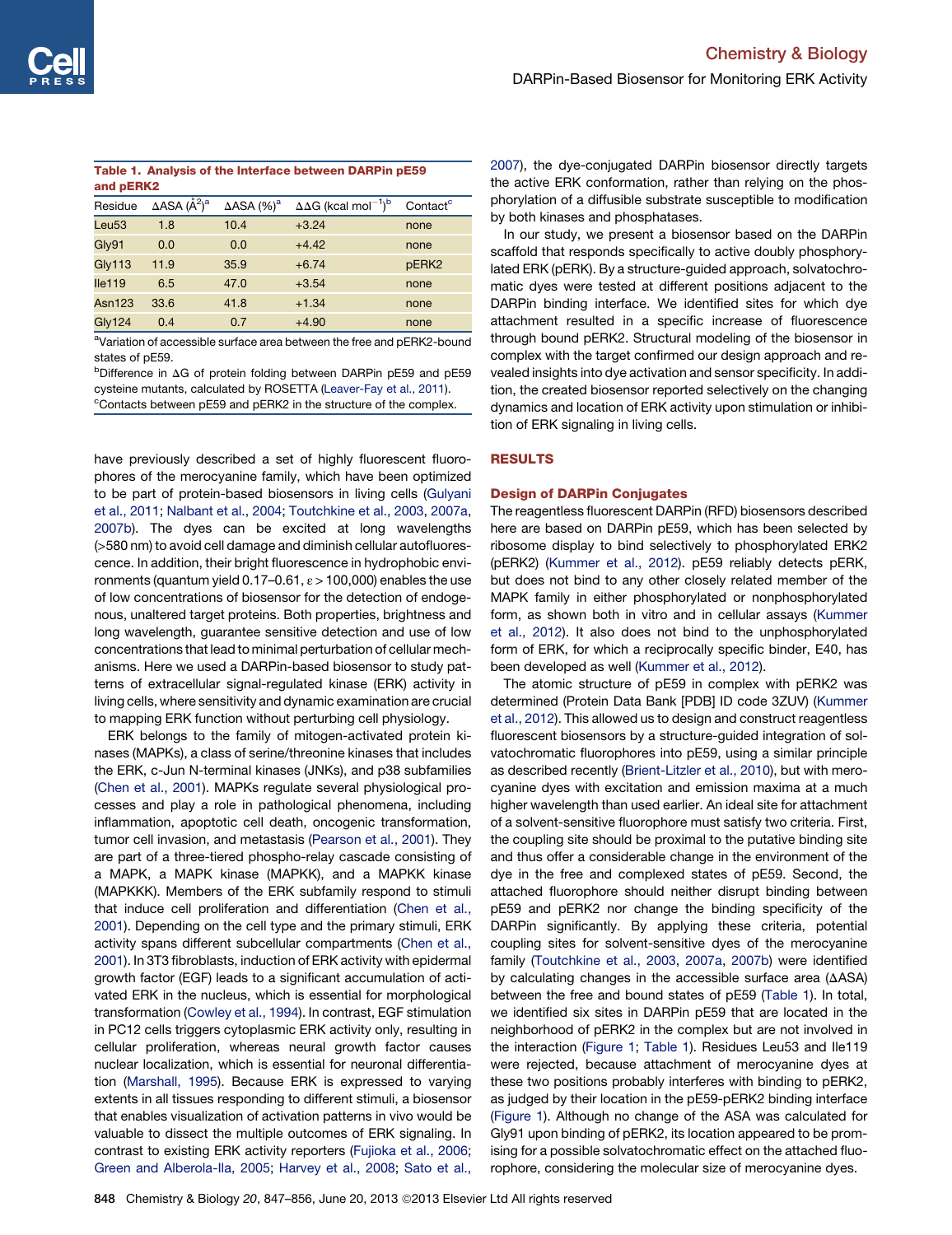<span id="page-2-0"></span>

Figure 1. Sites for Dye Labeling in the Structure of DARPin pE59 Ribbon diagram of pERK2-specific DARPin pE59 (gray, based on pERK2 pE59 complex structure PDB ID code 3ZUV). Residues Gly91, Gly113, Asn123, and Gly124, which were replaced by cysteine for site-specific dye attachment, are shown in space-filling representation (red). Asn123 marks the position of dye attachment in the final pE59RFD biosensor. Residues in contact with pERK2 (yellow) in the complex structure are highlighted in green. See also [Figures S1](#page-8-0) and [S2](#page-8-0).

#### Production and Conjugation of DARPin-Based Sensors

The four residues Gly91, Gly113, Asn123, and Gly124 were mutated individually into cysteine by site-directed mutagenesis of the coding gene. Cysteine-containing DARPins were expressed in the cytoplasm of *Escherichia coli* and purified by immobilized metal-ion-affinity chromatography (IMAC) through their hexahistidine tag with yields comparable to wild-type pE59 (pE59-wt) ( $\sim$ 60–80 mg/l). Calculated differences of  $\Delta G$  in protein folding of pE59-wt and pE59 mutants using ROSETTA [\(Leaver-Fay et al., 2011\)](#page-9-0) suggested a destabilizing effect of introduced cysteines at the designated positions ( $\Delta\Delta G > 0$  kcal mol $^{-1}$ ) [\(Table 1](#page-1-0)). Thus, pE59 mutants were analyzed by sizeexclusion chromatography under reducing conditions and by ELISA to prove their structural integrity and functionality. All tested DARPin mutants eluted at the same volume as pE59-wt [\(Figure S1](#page-8-0) available online). Furthermore, the pE59 mutants bound pERK2 similarly to pE59-wt and retained their specificity for the doubly phosphorylated form of ERK2 [\(Figure S2\)](#page-8-0). We conclude that the introduction of cysteines at the stated positions did not alter the favorable characteristics of pE59-wt.

In a next step, functional pE59 mutants were covalently derivatized with a diverse set of merocyanine dyes bearing cysteinereactive iodoacetamide side chains [\(Toutchkine et al., 2003,](#page-9-0) [2007a](#page-9-0), [2007b\)](#page-9-0) [\(Figure S3\)](#page-8-0). The products of the coupling reactions were separated from the free fluorophore by size-exclusion chromatography. Coupling yields were calculated from the measured protein concentration and the absorbance spectrum of the purified product. Dye:protein molar ratios were between 0.8 and 1.1 in all cases. Control reactions with pE59-wt, which has no cysteine, yielded dye:protein ratios <0.09.

#### Properties of DARPin Conjugates

The fluorescence response of the conjugates was assayed in the presence of ERK2 and pERK2. Three conjugates showed a substantial response: dye mero53 at position 91 (pE59-C91m53), dye mero60 at position 123 (pE59-C123m60), and dye mero87 at position 123 (pE59-C123m87) ([Figure 2](#page-3-0)A). The closely related dyes mero53, mero60, and mero87 showed far stronger responses than other tested fluorophores (mero61, mero62, and mero199), but the optimal response for each set occurred at different attachment positions, probably reflecting the size and orientational preferences of the dye. The best-performing dye attachment sites were both in the C-terminal part of DARPin pE59, in the vicinity of the pE59-pERK2 interface ([Kummer et al.,](#page-9-0) [2012\)](#page-9-0). Position 91 is located in the loop connecting  $\alpha$  helices 1 and 2 of internal repeat module 2, directly adjacent to residues that are in contact with pERK2 and that were randomized in the original design (Figure 1). Position 123 is part of  $\alpha$  helix 1 in the C-terminal capping repeat, following residues involved in the interaction with pERK2 (Figure 1). Of the three variants, sensor pE59-C123m87 was highly specific for pERK2 and showed promising signal brightness. In contrast, for the other two conjugates, pE59-C91m53 and -C123m60, selectivity for pERK2 over ERK2 was diminished [\(Figure 2A](#page-3-0)). To elucidate the difference in selectivity of conjugate variants at position 123 bearing different merocyanine dyes, we analyzed pE59-C123m variants qualitatively for pERK2 binding selectivity with ELISA [\(Figure S4\)](#page-8-0). All tested variants showed a significant loss of affinity and selectivity for pERK2 except pE59-C123m87, the sensor with the most pronounced specificity, and to a lesser extent pE59- C123m199. Selectivity in fluorescence response toward ERK2 and pERK2 was observed for variant pE59-C123m60, whereas no significant selectivity was detected by measuring binding in ELISA experiments ([Figure 2A](#page-3-0); [Figure S4](#page-8-0)), but this can be explained by the saturation of the ELISA under these conditions.

Surface plasmon resonance (SPR) measurements on a Biacore instrument were carried out with the most promising sensor variant pE59-C123m87 to quantify a possible perturbation of binding to pERK2 by the attached mero87. The dissociation constant for pE59-C123m87 was 457 nM, compared to 117 nM of native pE59-wt ([Kummer et al., 2012](#page-9-0)), revealing a 4-fold decrease of affinity for the given sensor variant upon incorporation of the cysteine and the dye ([Figure S5](#page-8-0)). In accordance with ELISA results [\(Figure S4](#page-8-0)), the pERK2 binding selectivity of the conjugate was still remarkably high (selectivity pE59- C123m87 >23), but decreased by a factor of 3 compared to pE59-wt (selectivity pE59-wt >74; [Kummer et al., 2012\)](#page-9-0). Due to the proven selectivity in both fluorescence activation and binding assays, pE59-C123m87 was selected for further studies, and it is referred to as pE59RFD biosensor henceforth.

To characterize the fluorescence properties of the pE59RFD biosensor, we performed titration experiments with ERK2 and pERK2 ([Figure 2](#page-3-0)B). The conjugate only responded to increasing amounts of pERK2. In contrast, no significant rise in fluorescence was detected for ERK2, even at high antigen concentrations, which confirmed the sensor selectivity for the phosphorylated kinase form. As a negative control, we incorporated a cysteine at the N terminus of pE59, a region that is not involved in the interaction between pE59 and pERK2 and is therefore not expected to offer a solvatochromatic effect upon target binding. As expected, N-terminal mero87-labeled pE59 (pE59-ctrl) showed no response to ERK2 or pERK2 ([Figures 2](#page-3-0)B and 2C), confirming that the detected pE59RFD response was indeed a result of our design approach. Biosensor specificity was further analyzed by fluorescence assays with purified active and inactive forms of the MAPK ERK2, JNK1a1, JNK2a1, and p38a. The different MAPK family members have marked sequence and structure homologies, with a sequence identity of >40% over the highly conserved catalytic core. In agreement with the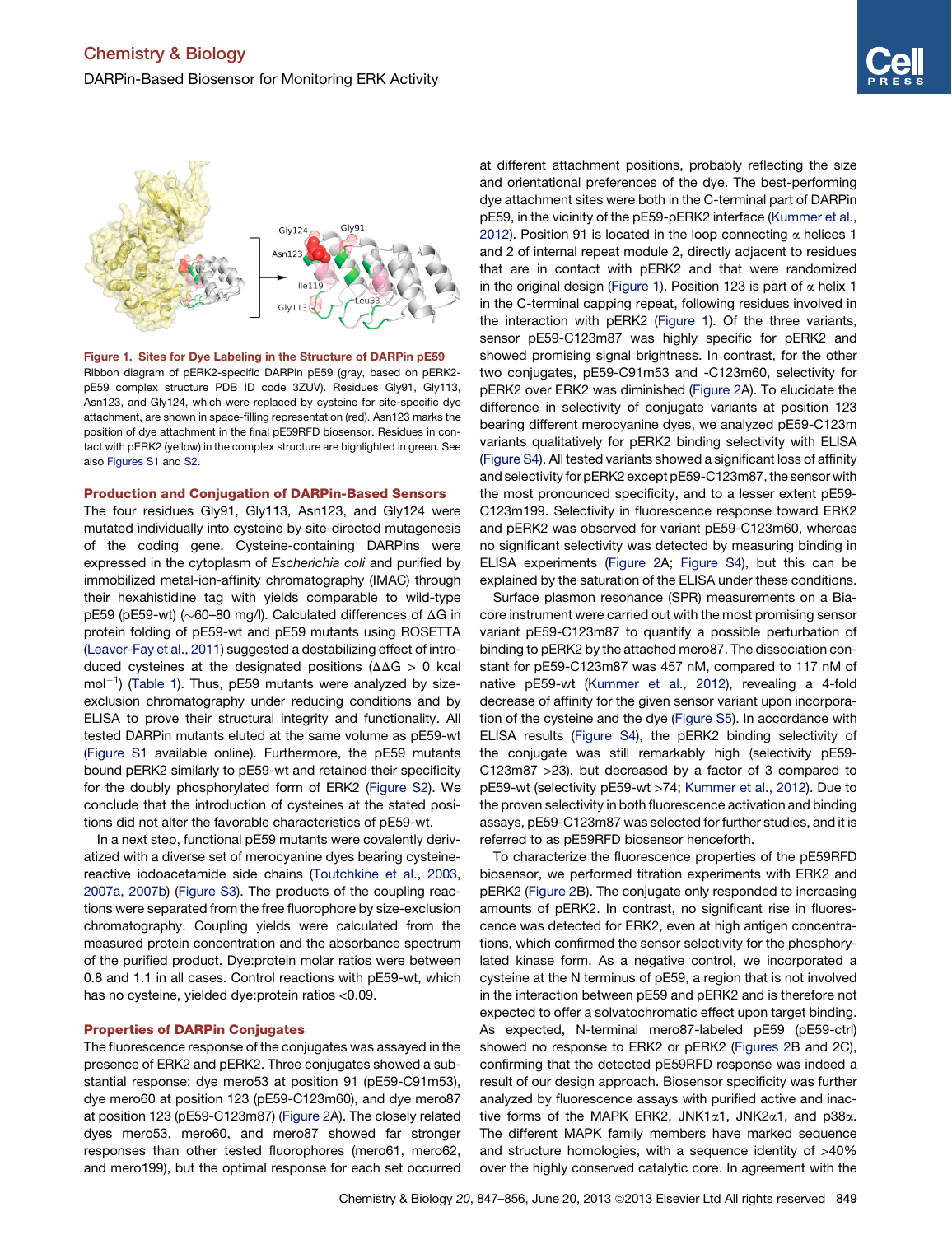## Chemistry & Biology



<span id="page-3-0"></span>

#### Figure 2. Characterization of RFD Biosensor Variants

Sensor responses are shown as ratiometric fluorescence emission of measurements with (RFD<sub>kinase</sub>) or without (RFD<sub>bg</sub>) kinase present. All experiments were performed in triplicate; error bars reflect the standard deviation.

(A) Ratiometric sensor response (RFD $_{\text{kinase}}$ :RFD $_{\text{bg}}$ ) of three DARPin-mero conjugates when incubated with unphosphorylated or phosphorylated ERK2 (pERK2).

(B) Titration of the sensor variant pE59-C123m87 and pE59-ctrl with increasing concentrations of pERK2 and ERK2. For the control sensor, the dye was attached to the N terminus of DARPin pE59, which is not involved in the interaction with pERK2. Closed circles, sensor/pERK2; open circles, sensor/ERK2; closed triangles, pE59-ctrl/pERK2; open triangles, pE59-ctrl/ ERK2.

(C) The fluorescence response of the biosensor and nonresponsive control was tested with the MAPKs ERK2, JNK1a1, JNK2a1, and p38a in the unphosphorylated and phosphorylated state.

(D) Selectivity and specificity of the pE59-C123m87 sensor variant in lysis buffer alone and HEK 293T cell lysate (2 mg/ml total protein) (lysate). The fluorescence response to pERK2 was competed with DARPin EpE82, which binds to the same region of pERK2 as unmodified pE59. See also [Figures S3](#page-8-0)–[S5](#page-8-0).

binding specificity previously observed for pE59-wt ([Kummer](#page-9-0) [et al., 2012](#page-9-0)), pE59RFD was highly specific for its cognate target pERK2 and did not interact with any other MAPK or unphosphorylated ERK2 (Figure 2C). Again, the simultaneously assayed sensor-incompetent pE59-ctrl showed no marked response to any tested MAPK either (Figure 2C).

To address applications in living cells, we assessed possible interfering effects from cellular components on the sensor response. pE59RFD selectivity was analyzed by mixing the ERK2 or pERK2 antigen with human embryonic kidney (HEK) 293T cell lysate. The lysate derived from nonstimulated cells resulted in a low level of endogenous pERK2, as confirmed in a previous study ([Kummer et al., 2012\)](#page-9-0). The pERK2 sensor selectivity remained remarkably high in the crude lysate and the response range was only slightly diminished compared to buffer samples (Figure 2D). Furthermore, the specificity of the sensor signal was confirmed by a competition experiment using DARPin EpE82, an ERK/pERK binder that had been selected in a previous study [\(Kummer et al., 2012\)](#page-9-0). DARPin EpE82 binds to the very same region of pERK2 as pE59, but with a considerably higher affinity, and is thus ideally suited for complete inhibition of pE59RFD binding (unpublished data). As expected, the sensor response of pE59RFD was completely abolished in samples containing EpE82 (Figure 2D). We observed only a slight increase of background fluorescence in cell lysate samples with or without EpE82 (Figure 2D, lysate) when compared to cell lysis buffer samples (Figure 2D, black and white bar), indicating an interfering effect from other cellular components. Nonetheless, the dynamic range of pE59RFD remained substantially high.

### Modeling of the pERK2-pE59RFD Interface

To understand the molecular mechanism of specificity between the sensor and pERK2, we modeled the pE59-pERK2 complex with the sensor-active dye mero87 and sensor-inactive dye mero53 attached that are chemically similar. We used the crystal structure of pE59-pERK2 (PDB ID code 3ZUV) and applied a step-well energy potential as a constraint to model a covalent bond between C123 and the dye, and between phosphate groups and threonine/tyrosine. We used this model as a starting conformation for discrete molecular dynamics simulations [\(Dag](#page-8-0)[liyan et al., 2011](#page-8-0); [Ding et al., 2008](#page-8-0); [Dokholyan et al., 1998](#page-8-0)). Based on the number of contacts between the dye and pERK2, mero87 interacts with pERK2 more frequently than mero53, explaining the different fluorescence changes of these two dyes in our experiments (Figures 2A and [3A](#page-4-0)). Furthermore, interaction energy histograms calculated by MedusaScore ([Yin et al.,](#page-9-0) [2008\)](#page-9-0), which measures the interface energy between pERK2 and pE59, revealed an additional population of low-energy conformations of the pE59-C123m87-pERK2 complex relative to the complex of pE59-C123m53-pERK2 ([Figure 3B](#page-4-0)). We also applied a Go-like model [\(Dagliyan et al., 2011\)](#page-8-0) to pE59-C123m87 to increase the sampling of dye conformations. Based on the obtained representative conformations of pE59-C123m87, the pERK2 activation loop is shifted toward the mero87 docking site ([Figure 3C](#page-4-0)), with the dye positioned along the substratebinding groove of pERK2 keeping the merocyanine ring system near the pE59-C123m87-pERK2 interface ([Figure 3](#page-4-0)D). All these results suggest that mero87 attachment to C123 is thermodynamically more favorable than the attachment of mero53.

#### Quantifying the Localized Activation of ERK2 in Live Cells

The pE59RFD biosensor was tested in NIH 3T3 mouse embryo fibroblasts (MEFs) stably expressing YPet, a yellow fluorescent protein derivative ([Nguyen and Daugherty, 2005\)](#page-9-0). The introduction of a second fluorophore enabled ratiometric imaging to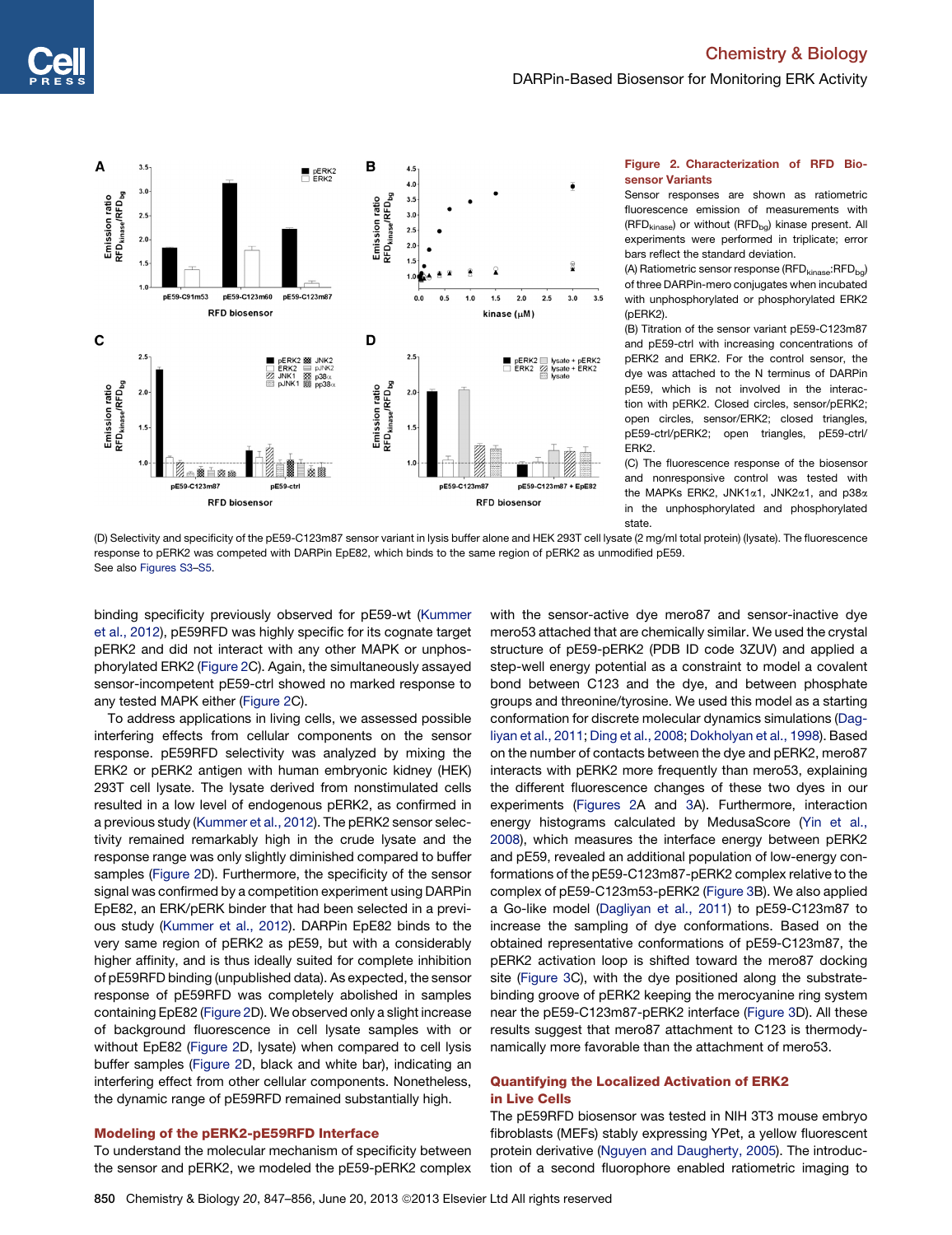

<span id="page-4-0"></span>

correct for effects of cell thickness, uneven illumination, and other factors that could affect dye brightness [\(Bright et al.,](#page-8-0) [1989;](#page-8-0) [Gulyani et al., 2011;](#page-8-0) [Hodgson et al., 2010](#page-8-0); [Nalbant et al.,](#page-9-0) [2004\)](#page-9-0). ERK activity was indicated by an increase in the dye:YPet emission ratio. The biosensor was loaded into living fibroblasts through microinjection or bead loading and used to map localized ERK activation [\(Figure 4\)](#page-5-0). The fluorescence ratio showed a nearly 3-fold elevation of ERK activity in the nucleus relative to the cytoplasm, consistent with previous studies of cells in serum [\(Chen et al., 1992;](#page-8-0) [Gonzalez et al., 1993\)](#page-8-0).

Movies S1 and S2 show the constitutive motility of MEFs. The ERK2 biosensor shows nuclear activation (scaled to maximum to enable visualization of cytoplasmic activation), activity in the perinuclear region, and changing activation in ruffles and membrane protrusions near the cell periphery.

Control studies demonstrated that the observed ERK activation was not due to spurious interactions of the dye with other cellular constituents; the use of a control biosensor with mutations of two crucial contact positions in the DARPin pE59 binding interface (DARPin-pE59 with D46A/R90A), as guided by the pE59-pERK2 complex structure [\(Kummer et al., 2012\)](#page-9-0), greatly diminished activation ([Figure 4](#page-5-0)). Furthermore, treatment of cells with the ERK pathway inhibitor U0126, which inhibits the upstream kinase MEK1/2 ([Favata et al., 1998\)](#page-8-0), also reduced activation [\(Figure 4\)](#page-5-0), consistent with our other results indicating that the biosensor was specifically reporting ERK activation ([Figure 2;](#page-3-0) [Figures S4](#page-8-0) and [S5\)](#page-8-0).

Surprisingly, even higher activity was observed specifically in nucleoli. This had not been directly observed previously, emphasizing the utility of the biosensor. ERK has been implicated in the induction of rRNA synthesis [\(Zhao et al., 2003](#page-9-0)), for which a localization in the nucleolus might indeed be expected.

Because ERK activity is obtained from the ratio of sensor signal over YPet signal, it was important to verify that YPet is not excluded from the nucleolar regions, nor that the DARPin sensor is enriched in the nucleolar regions. It can be seen that the increase in brightness of the DARPin sensor in nucleoli compared to the nuclear region is much stronger (measured as

#### Figure 3. Modeling of pERK2/pE59 with **Merocyanine**

(A) Distribution of the number of contacts between pERK2 and mero53 (black) and mero87 (red) (p <  $10^{-16}$ ). This number is defined as distances closer than 5.5 Å between atoms of the dye and the DARPin throughout the trajectories.

(B) Distribution of estimated binding energies (MedusaScore) between pERK2 and pE59 in the presence of mero53 (black) and mero87 (red) dyes  $(p < 10^{-16})$ .

(C) The activation loop with (orange) and without (green) mero87.

(D) Representative conformation of mero87 docked along with the substrate-binding groove of pERK2.

about 2.3-fold by integration of the corresponding areas) than the very slight exclusion of YFP (about 0.85-fold) [\(Fig](#page-8-0)[ure S7\)](#page-8-0). To further demonstrate that the increased brightness of the sensor moni-

tors a higher concentration of pERK, and not sensor, in the nucleoli, the background fluorescence was also monitored in the presence of the MEK1/2 inhibitor U0126. No enrichment of the DARPin sensor can be seen [\(Figure S8](#page-8-0)). The same is true for the weak-binding DARPin mutant with mutations in the interface (DARPin-pE59 with D46A/R90A) ([Figure S9\)](#page-8-0).

In yet another control, mCerulean was directly linked to the DARPin biosensor [\(Figure S10](#page-8-0)). In this case, the ratiometric imaging cannot be influenced by any hypothetical different distribution of the sensor and the cell thickness control. This control also demonstrated higher ERK activation in the nucleolus. Because the dye fluorescence was diminished by attachment of mCerulean to the biosensor, we preferred nonetheless to carry out ratio imaging using the separately expressed YPet.

Attempts to study the time course of nuclear ERK activation by growth factors have been unsuccessful so far. Preliminary experiments revealed dynamic activation events in the cytoplasm of motile cells, but these were complex and less intense than the events in the nucleus.

It is possible that the DARPin inhibits nuclear translocation of ERK. Briefly, ERK lacks classical nuclear localization signal sequences (reviewed in [Roskoski, 2012](#page-9-0)). Tyr and Thr phosphorylation in the ERK phosphorylation loop is believed to lead to dissociation from scaffolding proteins, which hold ERK in the cytoplasm. An energy-independent direct transport through interaction with nuclear pore complex proteins appears to involve a region of ERK partially overlapping with the DARPin binding site. Another energy-dependent mechanism engaging residues in the ERK kinase insertion domain, which dock to importin  $\alpha$ -7, may also be hindered by DARPin binding.

In vitro kinase assays revealed that pE59-wt sterically inhibits phosphorylation of ERK substrates in a concentration-dependent manner (unpublished data). However, possible effects of RFD biosensors on ERK signaling in living cells were minimized by using the lowest possible biosensor concentrations in vivo. The relatively low affinity of pE59RFD to pERK2 (around 450 nM) is advantageous in this respect, as it leads to weak and transient binding with a fast dissociation phase ([Figure S5\)](#page-8-0), favoring detection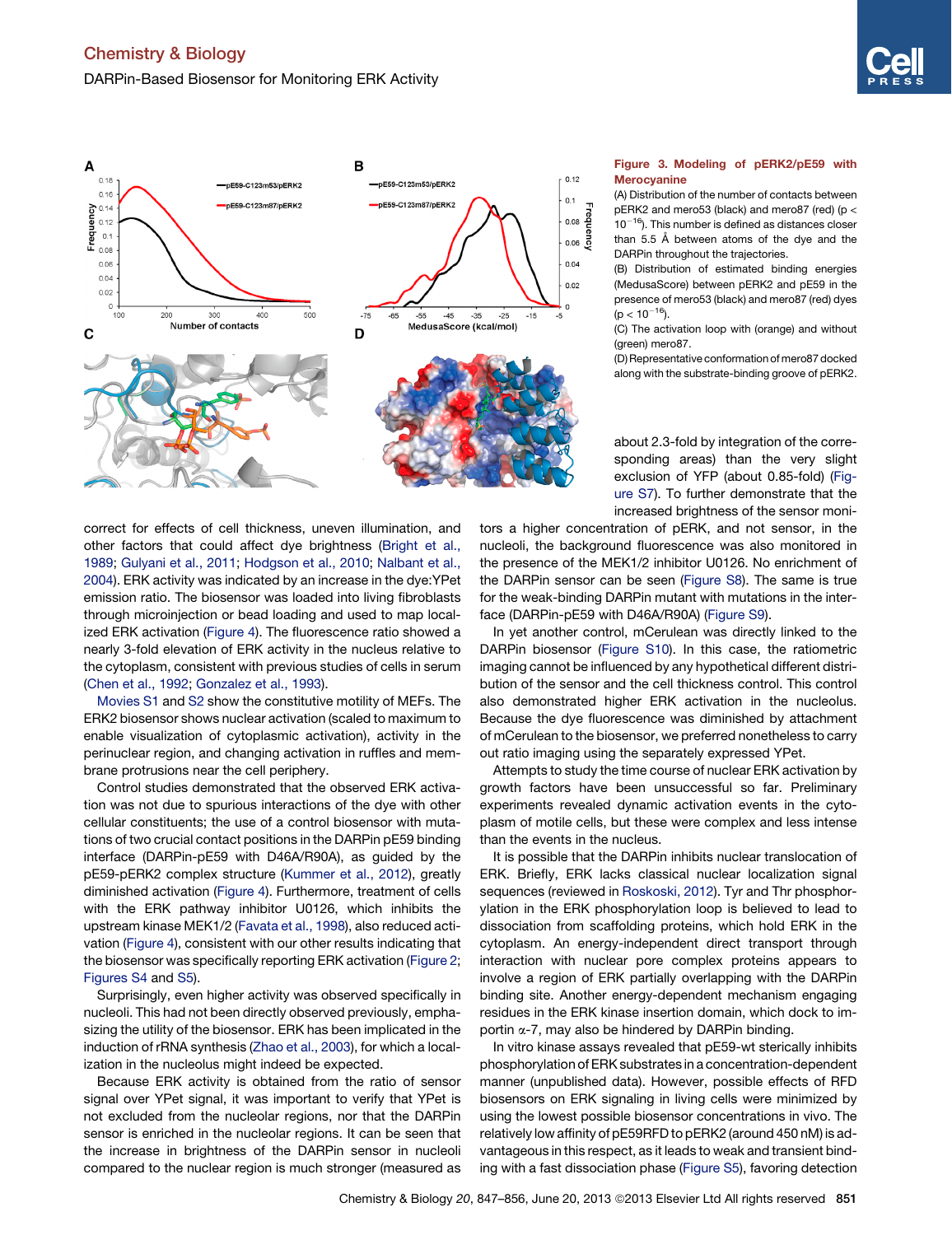<span id="page-5-0"></span>

Figure 4. Quantifying Activation of Endogenous ERK in Living Cells (A) Ratio images of untreated (left) and U0126-pretreated (right) 3T3 mouse embryonic fibroblasts. The scale bar represents 20  $\mu$ m.

(B) Comparison of the average ratios of the biosensor in 2% fetal bovine serum (blue, 13 cells), pretreated with 10 µM U0126 (red, 46 cells), and the control DARPin in 2% fetal bovine serum (green, 60 cells). Error bars reflect the standard deviation of the average biosensor ratios for the different experimental setups.

See also [Figures S6–S10.](#page-8-0)

rather than inhibition of pERK2 activity. Thus, the design of a DARPin-based biosensor contrasts with that of an inhibitor, for which a high-affinity binding is most effective ([Parizek et al.,](#page-9-0) [2012](#page-9-0)), and DARPins with higher affinity for ERK have been obtained as well [\(Kummer et al., 2012](#page-9-0)) but were not chosen for the present study. Nonetheless, we cannot exclude that nuclear localization is inhibited under these conditions, despite having used a DARPin of low affinity and at low concentrations.

The DARPin sensor clearly reacts to the activated kinase in the nucleus. However, the fact that for ERK, unlike for most kinases, nuclear transport is also controlled by residues in the kinase domain makes it more challenging to construct an ERK sensor that interferes with neither activity nor transport. Nonetheless, this work clearly indicates the ability of the biosensor to report dynamics and localization of ERK activation.

#### **DISCUSSION**

Fluorescent biosensors can provide new insights into localized activation of proteins in living cells ([Welch et al., 2011](#page-9-0)). Our

design of an ERK activity reporter differs significantly from previously reported approaches ([Fujioka et al., 2006](#page-8-0); [Green and](#page-8-0) [Alberola-Ila, 2005](#page-8-0); [Harvey et al., 2008](#page-8-0); [Sato et al., 2007](#page-9-0)). We directly sense the occurrence and localization of endogenous activated ERK by targeting unique features of the active kinase conformation, accounting for sensor specificity. In contrast, fluorescence resonance energy transfer (FRET)-based kinase sensors rely on fluorescence readouts from kinase substrates, which are prone to modification by other cellular enzymes, which thus lead them to report the action of both kinases and phosphatases. Furthermore, activated sensors are subject to diffusion, independent of the actual enzyme target to be monitored. Due to the significantly lower brightness of FRET signals as compared to directly excited dyes, protein dynamics at certain cell positions remain elusive when examined with FRET-based reporters. As an example, Src family kinase activity in protrusion and retraction dynamics was not reported until examined with a dye-labeled monobody biosensor ([Gulyani et al., 2011\)](#page-8-0), a design approach similarly aiming for binding to the active enzyme, as in the DARPin-based ERK activity sensor presented here. In the case of ERK, however, the conformational changes upon activation are very subtle, requiring subtractive panning to generate ERK- and pERK-specific binders ([Kummer et al., 2012\)](#page-9-0), whose specificity was also studied by X-ray crystallography.

The development of dye-based biosensors derived from natural interaction partners is still hampered by the often tedious optimization of fluorophore attachment for each individual reagent in order to generate appropriate fluorescence readouts. Instead, as proposed recently, biosensors based on affinity reagents, which can be tailored to virtually any target protein of interest, may offer the opportunity to simplify biosensor development by targeting primarily residues near the variable regions for attachment of environmentally sensitive dyes ([Brient-Litzler et al., 2010;](#page-8-0) [Gulyani et al., 2011;](#page-8-0) [Miranda et al., 2011\)](#page-9-0). In this regard, the development of binding scaffolds (e.g., DARPins) devoid of cys-teines [\(Binz et al., 2005;](#page-8-0) Boersma and Plückthun, 2011), thus facilitating site-specific dye attachment, potentially paves the way for a generally applicable approach to biosensor design. If structural data of the complex with the target antigen are available [\(Brient-Litzler et al., 2010;](#page-8-0) [Kummer et al., 2012](#page-9-0)), one can easily identify suitable positions for dye conjugation in selected DARPin binders. Yet, even in the absence of any structural information about the interaction interface, the conserved binding mode of designed binding scaffolds enables sensor development. As in the case of DARPins, the target binding site is composed of a number of randomized residues embedded in a constant polypeptide backbone, which guarantees conserved biophysical properties ([Binz et al., 2005](#page-8-0)). In most cases, only a subset of the randomized residues is involved in binding to the target protein. Consequently, suitable positions for dye attachment are either variable positions not involved in binding as determined by site-directed mutagenesis, but located in the neighborhood of the antigen binding site, or are conserved exposed positions adjacent to putative interaction residues [\(Brient-Litzler et al., 2010;](#page-8-0) [Gulyani et al., 2011;](#page-8-0) [Kummer et al.,](#page-9-0) [2012;](#page-9-0) [Miranda et al., 2011](#page-9-0)).

In our study, we based the design of an ERK activity sensor on the previously selected DARPin binder pE59 that targets doubly phosphorylated ERK2 selectively both in vitro and in cellular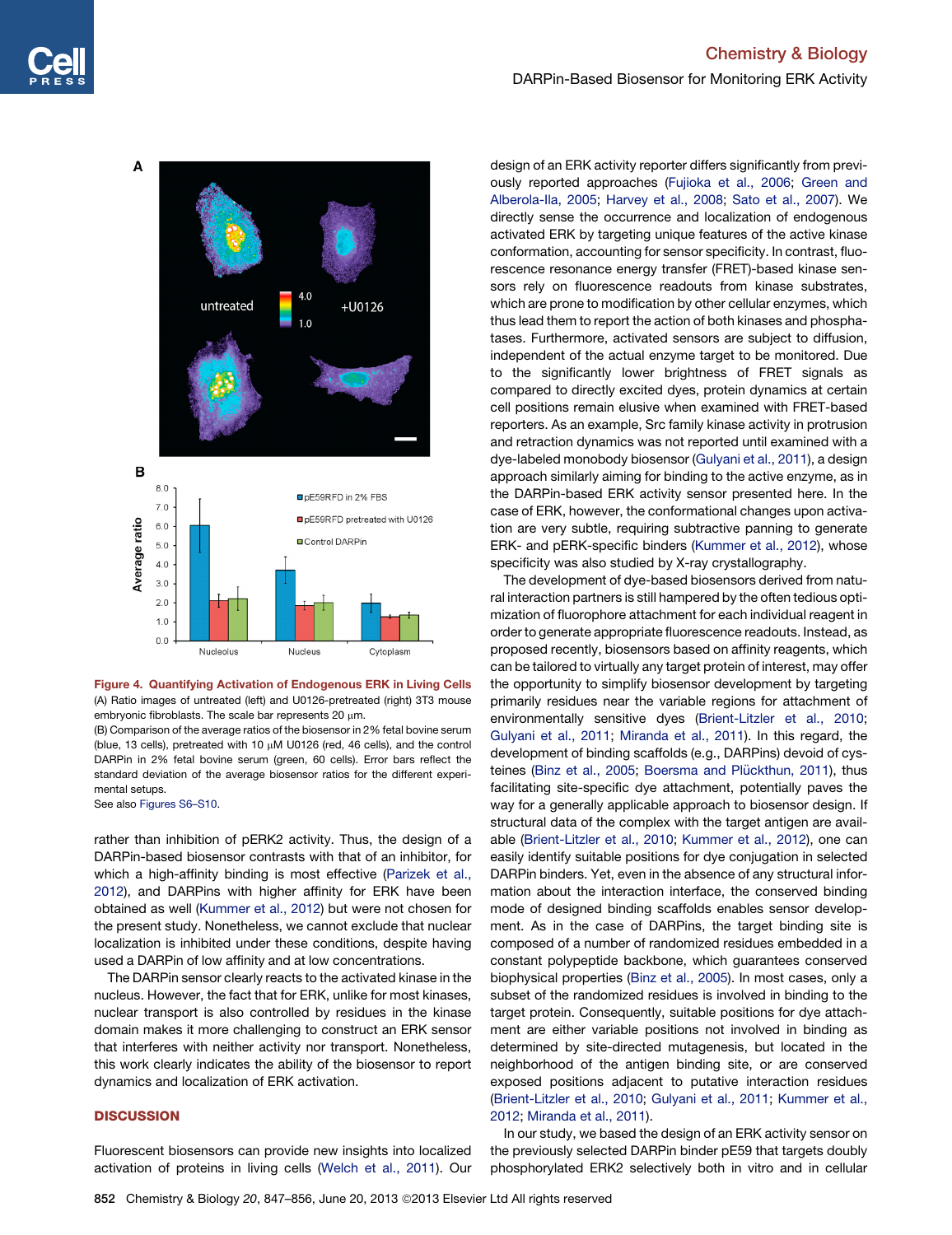assays [\(Kummer et al., 2012\)](#page-9-0) and discriminates against the nonphosphorylated form, which is selectively recognized by DARPin binder E40 ([Kummer et al., 2012\)](#page-9-0). The determined structure of the pE59-pERK2 complex facilitated the search for suitable positions to attach solvent-sensitive merocyanine dyes as reporter fluorophores for pERK2 binding. Identified residues for dye coupling were located exclusively at nonvariable framework positions. Remarkably, the replacement of given amino acids by cysteine did not change the conformational integrity of the DARPin scaffold, even though some of them were originally glycines and a destabilizing effect was predicted. This underlines the general robustness of the DARPin framework to carry a mutational load outside the randomized positions without any need for later stability engineering. Therefore, DARPins appear to be a good choice for a generally applicable biosensor scaffold, because the stability of typical library members would allow the incorporation of dyes at a variety of positions, thereby increasing the chances to generate biosensors with desired properties.

Our final ERK activity sensor, pE59RFD, was highly selective for pERK2 in fluorescence assays over ERK2 [\(Figure 2\)](#page-3-0). No response for other MAPK family members was observed either, highlighting that initial selections of specific DARPin binders can truly yield functional biosensors with the required selectivity and sensitivity. Because of the rather small structural differences that need to be discriminated, it is not surprising that fluorescence properties and binding specificity were dependent on both the positioning and the type of dye used for labeling. As shown exemplarily for DARPin position 123, only conjugation with mero87 resulted in preserved binding behavior and sufficient fluorescence response [\(Figure 2;](#page-3-0) [Figure S4](#page-8-0)), as further confirmed by structural modeling [\(Figure 3\)](#page-4-0). The dye itself thus appears to introduce another element of selectivity.

Importantly for cellular applications, both a high selectivity of binding and a bright fluorescence response are desirable. It is required that nonphosphorylated ERK does not compete with pERK, nor that ERK is sensed. Conversely, affinity to pERK must not be so tight that the sensor acts as a potent inhibitor, and the sensor should not be present in large stoichiometric excess. Although the original DARPin pE59 sterically blocks docking and consequently phosphorylation of F site-containing pERK2 substrates (unpublished data), we used this DARPin specifically because of its moderate affinity combined with high discrimination power. The affinity of pE59RFD for pERK2 [\(Fig](#page-8-0)[ure S5\)](#page-8-0) lies in a range proven to be beneficial for biosensor reversibility and specificity ([Gulyani et al., 2011](#page-8-0); [Kraynov et al., 2000;](#page-9-0) [Nalbant et al., 2004](#page-9-0); [Pertz et al., 2006\)](#page-9-0). In this respect, the 4-fold further decreased affinity of pE59RFD to pERK2, but with retained high discrimination against nonphosphorylated ERK2, in combination with the low sensor concentrations applied here, were useful factors likely minimizing perturbation of ERK signaling in living cells. Nevertheless, it is important to note that essentially all biosensors, including FRET-based sensors, perturb cell physiology to some extent, thus requiring low sensor concentrations and/or controlled experimental conditions to reach meaningful biological conclusions [\(Gulyani et al., 2011;](#page-8-0) [Harvey et al., 2008](#page-8-0)).

We used pE59RFD to study ERK activity in living cells [\(Fig](#page-5-0)[ure 4\)](#page-5-0), revealing localized activation in the nucleus. This was consistent with previous studies, suggesting that natural ERK signaling functions are not perturbed by pE59RFD: ERK is activated in the nucleus in response to mitogens in serum, with activation persistent as long as the mitogenic stimulus is present [\(Lenormand et al., 1993\)](#page-9-0). Importantly, the potent inhibitor U0126 of the upstream kinase MEK1/2 [\(Favata et al., 1998\)](#page-8-0) suppressed activation almost completely ([Figure 4](#page-5-0)). The DARPinbased biosensor revealed ERK activation in the nucleolus, an effect not previously directly observed, but consistent with the involvement of ERK in the induction of rRNA synthesis ([Zhao](#page-9-0) [et al., 2003](#page-9-0)).

#### **SIGNIFICANCE**

We have demonstrated that previously determined design principles [\(Brient-Litzler et al., 2010;](#page-8-0) [Gulyani et al., 2011\)](#page-8-0) are applicable to produce an ERK activity biosensor based on the designed ankyrin repeat protein (DARPin) framework. In the present case, only the altered conformation of the active kinase [\(Canagarajah et al., 1997;](#page-8-0) [Kummer et al.,](#page-9-0) [2012\)](#page-9-0) is being detected, pointing to a concept applicable to many molecular species undergoing conformational changes in the cell. The conserved binding mode and conformational integrity of alternative binding scaffolds, such as DARPins, potentially simplify sensor design by taking advantage of a generalizable workflow to streamline biosensor production. Combined with dyes of exceptional sensitivity, biosensors may prove to become useful chemical tools in studying subtle changes of protein dynamics in living cells. Due to their favorable biophysical properties and stability, DARPin-based biosensors may also be useful for recent advances in point-of-care immunoassays based on microfluidics [\(Gervais and Delamarche, 2009](#page-8-0)) through implementation of both selective capture and sensitive detection of target antigens in one step. Thus, the technology based on long-wavelength solvatochromatic dyes together with DARPins with high discrimination power between conformers holds promise both for in vitro and in vivo applications.

#### EXPERIMENTAL PROCEDURES

#### Structural Analysis

The crystal structure of the complex between DARPin pE59 and pERK2 (PDB ID code 3ZUV) [\(Kummer et al., 2012\)](#page-9-0) was used to calculate solvent-accessible surface areas with the Proteins, Interfaces, Surfaces and Assemblies (PISA) server at the European Bioinformatics Institute [\(http://www.ebi.ac.uk/pdbe/](http://www.ebi.ac.uk/pdbe/prot_int/pistart.html) [prot\\_int/pistart.html](http://www.ebi.ac.uk/pdbe/prot_int/pistart.html)) ([Krissinel and Henrick, 2007](#page-9-0)). Contact residues were identified with PISA and the CCP4 software suite ([Winn et al., 2011\)](#page-9-0). ΔG values for the folding of DARPin pE59 and its cysteine variants were calculated with ROSETTA [\(Leaver-Fay et al., 2011\)](#page-9-0).

#### Molecular Biology

Experiments were performed according to standard protocols ([Sambrook and](#page-9-0) [Russell, 2001\)](#page-9-0). Enzymes and buffers were purchased from New England BioLabs or Fermentas. Oligonucleotides were obtained from Microsynth.

#### Site-Directed Mutagenesis and Cloning

Changes of residues Gly91, Gly113, Asn123, and Gly124 to cysteine as well as Asp46 and Arg90 to alanine in pE59 were made by mutagenesis of plasmid pDST67\_pE59 (pE59-wt) ([Kummer et al., 2012\)](#page-9-0) using the QuikChange II Site-Directed Mutagenesis Kit (Stratagene). Mutagenic primers ([Table S1](#page-8-0)) were designed as proposed ([Brient-Litzler et al., 2010\)](#page-8-0) to avoid primer annealing on nontargeted DNA segments due to the repetitive nature of the DARPin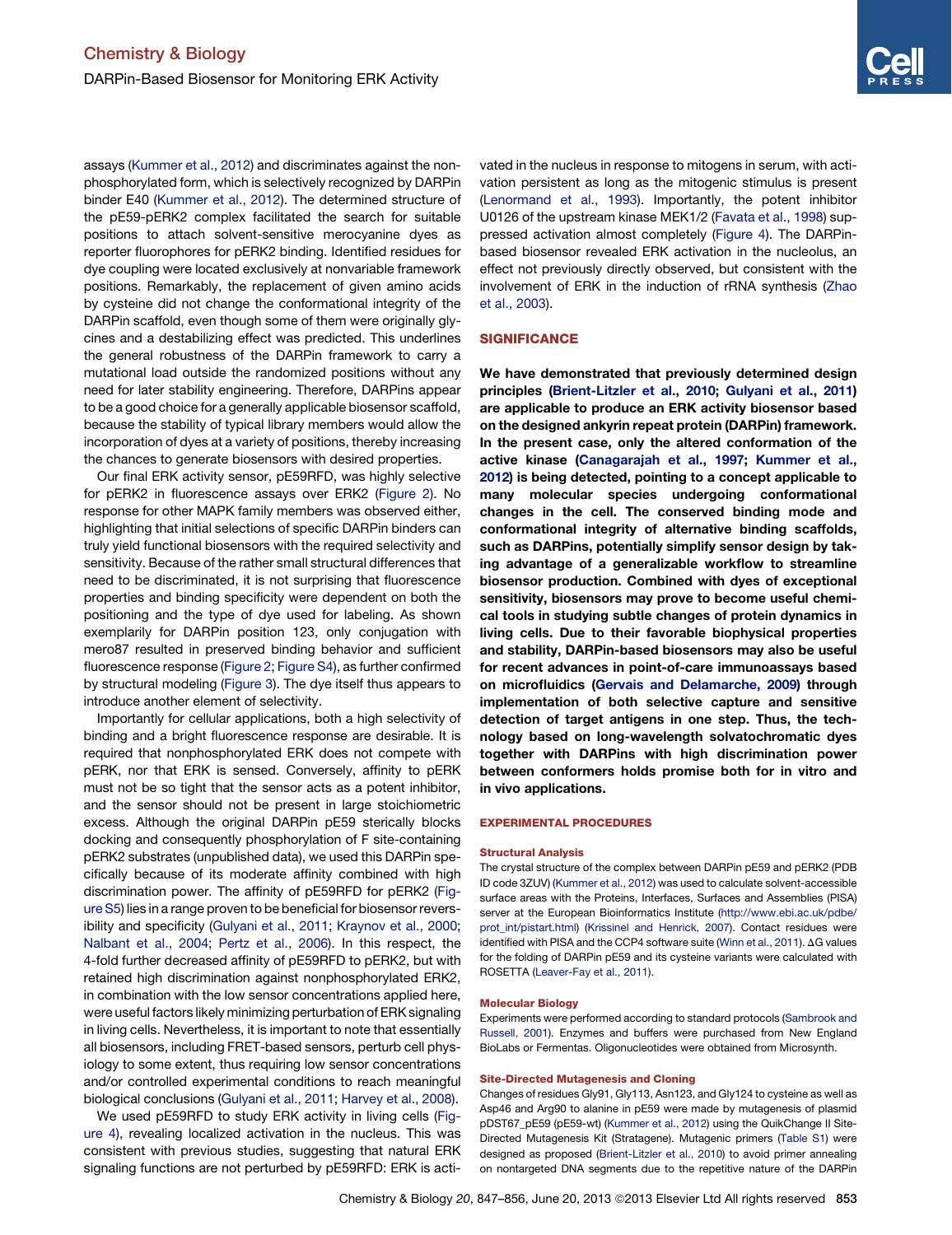nucleotide sequence. Mutated DARPin genes were cloned into pDST67 via the BamHI/HindIII sites ([Steiner et al., 2008](#page-9-0)), yielding pDST67\_pE59-C91, \_pE59-C113, \_pE59-C123, \_pE59-C124, and \_pE59-D46A\_R90A (control DARPin).

For a nonresponsive control, we incorporated a cysteine at the N terminus of pE59, a region distant from the interaction interface, to avoid any solvatochromatic effect of attached dyes upon ERK binding. A two-residue insertion, comprising glycine and cysteine, was cloned into pDST67 via EcoRI/BamHI (oligonucleotides pDST67Cf and pDST67r; [Table S1](#page-8-0)). The two residues were inserted behind the N-terminal MRGSH $_6$  tag and directly preceding the BamHI site, which constitutes the 5' site for DARPin cloning. The modified vector was named pDST67C. The DARPin *pE59* gene was inserted into pDST67C via the BamHI/HindIII sites, yielding pDST67C\_pE59 (pE59-ctrl).

#### Protein Production, Purification, and Characterization

Biotinylated ERK2, pERK2, JNK1a1, pJNK1a1, JNK2a1, pJNK2a1, p38a, and pp38a were produced and purified as outlined previously ([Kummer et al.,](#page-9-0) [2012](#page-9-0)). DARPin pE59-wt and its mutant derivatives, all cloned into pDST67, were expressed and purified as described ([Dokholyan et al., 1998](#page-8-0)). DARPin pE59 cloned into pDST67C was treated accordingly. All DARPins were purified using their hexahistidine tag by IMAC. For cysteine-containing DARPins, buffers were supplemented with 5 mM b-mercaptoethanol throughout the purification process to prevent formation of intermolecular disulfide bonds. IMAC fractions were analyzed by SDS-PAGE. Pure fractions were pooled and stored in sodium phosphate buffer (pH 7.4) supplemented with 150 mM NaCl, 1 mM EDTA, 10% (v/v) glycerol, and 2 mM DTT. Analytical gel filtration was performed in PBS with 2 mM DTT as described ([Binz et al., 2003](#page-8-0)) using purified DARPin variants at 15 uM protein concentration to verify the monomeric state of cysteine-containing DARPins. Binding of DARPin variants to kinases was analyzed by ELISA.

#### Protein Labeling

The merocyanine dye mero53 has been described previously [\(Toutchkine](#page-9-0) [et al., 2007b](#page-9-0)), whereas the dyes mero60, 61, 62, and 87 have been published recently ([MacNevin et al., 2013](#page-9-0)), and mero199 will be described elsewhere (C.M., A. Toutchkine, C.-W. Hsu, L. Li, T.T. Davis, and K.M.H., unpublished data). The storage buffer of pE59 mutants (see above) was exchanged to labeling buffer (sodium phosphate buffer [pH 7.5], 150 mM NaCl, 1 mM EDTA) prior to labeling with dyes using size-exclusion G-25 (GE Healthcare) columns. Thiol-reactive merocyanine dyes (10-20 mM in DMSO) were added to 200 µl DARPins (100-200  $\mu$ M) in 10-fold excess with less than 10% DMSO in the final reaction mixture. After incubation for 3 hr at room temperature, the reaction was stopped by addition of 1  $\mu$ l  $\beta$ -mercaptoethanol. The DARPin conjugates were separated from unreacted fluorophore by G-25 size-exclusion chromatography. Labeled proteins were subjected to SDS-PAGE and single fluorescent bands were observed with the molecular weights corresponding to DAR-Pins. Control samples of free dye were visible at lower molecular weight than protein. Labeling efficiencies were calculated by measuring protein and dye concentrations in the purified conjugates. Dye concentrations were estimated using absorbance spectroscopy of the dye at their respective absorption maxima after dissolving the labeled conjugates in DMSO. Protein concentrations were determined with the Pierce 660 nm protein assay (Thermo Scientific) using known concentrations of DARPin pE59 as standards. Binding of labeled conjugates to kinases was analyzed by fluorescence measurements and ELISA.

#### ELISA

ELISA experiments were performed in PBST (PBS [pH 7.4], 0.05% Tween 20) supplemented with 1 mM DTT. Incubation with detection antibodies was performed in PBST without DTT. Biotinylated ERK2 or biotinylated pERK2 (50 nM each) was immobilized in neutravidin-coated microtiter plates blocked with BSA. Target immobilization and subsequent ELISA steps were performed at 4°C. Purified DARPins or labeled DARPin conjugates (100 nM) were applied to wells with or without immobilized ERK2 antigen for 1 hr. DARPin binding was detected by an anti-RGS-His antibody (1:5,000; QIAGEN), followed by a conjugate of an anti-mouse antibody with alkaline phosphatase (1:10,000; Thermo Scientific). As substrate, *p*-nitrophenylphosphate was used (Sigma).

#### Fluorescence Measurements

Dye-labeled DARPins (600 nM) in assay buffer (PBS [pH 7.4], 1 mM DTT) were mixed 1:1 ( $v/v$ ) with target pre-equilibrated in assay buffer (1  $\mu$ M if not otherwise indicated). Fluorescence spectra were acquired at 25°C using an Infinite M1000 Pro plate reader (Tecan). Excitation was at 595 nm (mero53), 565 nm (mero60), and 585 nm (mero87) for emission spectra. Emission was at 630 nm (mero53), 595 nm (mero60), and 615 nm (mero87) for excitation spectra. One-point measurements were performed with the listed wavelength parameters using a bandwidth of 5 nm for both excitation and emission. Titration of the fluorescence response of the sensor variant pE59-C123m87 and pE59-ctrl was carried out with varying concentrations of ERK2 and pERK2 (final assay concentrations 0.025, 0.05, 0.1, 0.2, 0.4, 0.6, 1.0, 1.5, 3.0 mM).

For assaying the pE59-C123m87 response in cell lysate, HEK 293T cells were lysed in cold lysis buffer (20 mM Tris [pH 7.7], 150 mM NaCl, 0.1 mM EDTA, 2 mM DTT, PhosSTOP phosphatase inhibitor cocktail [Roche], protease inhibitor cocktail EDTA-free [Roche], 1% Triton X-100). The lysate was cleared by centrifugation at 14,000 rpm for 15 min at  $4^{\circ}$ C. Total protein concentration of the cleared lysate was assessed with the BCA protein assay reagent (Thermo Scientific) using BSA as the standard. For fluorescence measurements, sensor variant pE59-C123m87, ERK target (ERK2 or pERK2), and EpE82 were pre-equilibrated with lysis buffer. The sensor DARPin, ERK antigen, and lysate with or without EpE82 were mixed. For comparison, the same experiment was carried out in lysis buffer without cell lysate. Furthermore, the sensor response in lysate without exogenously added ERK2 was determined. The final protein concentrations in the described lysate assay setups were 300 nM for pE59-C123m87, 300 nM for ERK2, 6 µM for EpE82, and 2 mg/ml (total protein concentration) for the cell lysate.

#### Surface Plasmon Resonance

SPR was measured using a Biacore 2000 instrument (GE Healthcare). The running buffer was 50 mM Tris (pH 7.4), 150 mM NaCl, 0.05 mM EDTA, and 0.005% Tween 20. Biotinylated ERK2 or pERK2 was immobilized on a streptavidin SA chip (GE Healthcare). Kinetic interaction was measured at a flow rate of 30 µl/min with injection of varying pE59RFD (pE59-C123m87) concentrations followed by an off-rate measurement. The sensorgrams were corrected by subtracting the signal of an uncoated reference cell. Zero-concentration samples (blanks) were included for ''double-referencing.'' The kinetic data were evaluated by fitting the equilibrium binding responses with Scrubber2 (BioLogic Software).

#### Modeling and Molecular Dynamics of the ERK2-pE59RFD Complex

We mutated Asn123 of pE59 to cysteine using the pE59-pERK2 crystal structure and then attached mero87 and mero53 to this cysteine in silico by applying a step-well potential that mimics a covalent bond [\(Ding et al., 2008\)](#page-8-0). A similar step-well potential was applied to the phosphate groups on tyrosine and threonine in pERK2. For the investigation of the dynamics of the binding of mero53 and mero87 at the pE59-pERK2 interface, we used discrete molecular dynamics, a well-established efficient molecular dynamics method ([Dokholyan](#page-8-0) [et al., 1998](#page-8-0)) that has been used in different biological applications ([Dagliyan](#page-8-0) [et al., 2011;](#page-8-0) [Ding et al., 2010](#page-8-0)). After the minimization of the system with harmonic constraints at high temperature (0.7 kcal [mol  $k_{\mathsf{B}}]^{-1}$ ) to eliminate steric clashes, the systems were simulated at a temperature of 0.5 kcal (mol  $k_B$ )<sup>-1</sup> for 20 ns. Ten different simulation trajectories (with different initial velocities) for each system were combined and the probability density was calculated based on the number of contacts and MedusaScore ([Yin et al., 2008\)](#page-9-0), which is an estimated binding energy that includes van derWaals, solvation, hydrogen bonding, and electrostatic interactions. To measure the significance of two distributions, we calculated p values using the Kolmogorov-Smirnov test. In addition, a simulation with a Go-like model ([Dagliyan et al., 2011](#page-8-0)) -constrained pE59-C123m87 (pE59RFD), where native contacts were kept with another step-well potential to increase the sampling of dye conformations, was performed, and the minimum-energy conformation is represented.

#### **Microscopy**

NIH 3T3 MEFs stably expressing YPet, a yellow fluorescent protein variant ([Nguyen and Daugherty, 2005](#page-9-0)), were cultured in 5%  $CO<sub>2</sub>$  at 37°C in Dulbecco's modified Eagle's medium (Cellgro) supplemented with 10% fetal calf serum, 2 mM GlutaMAX (GIBCO, Life Technologies), 125 mg/l amphotericin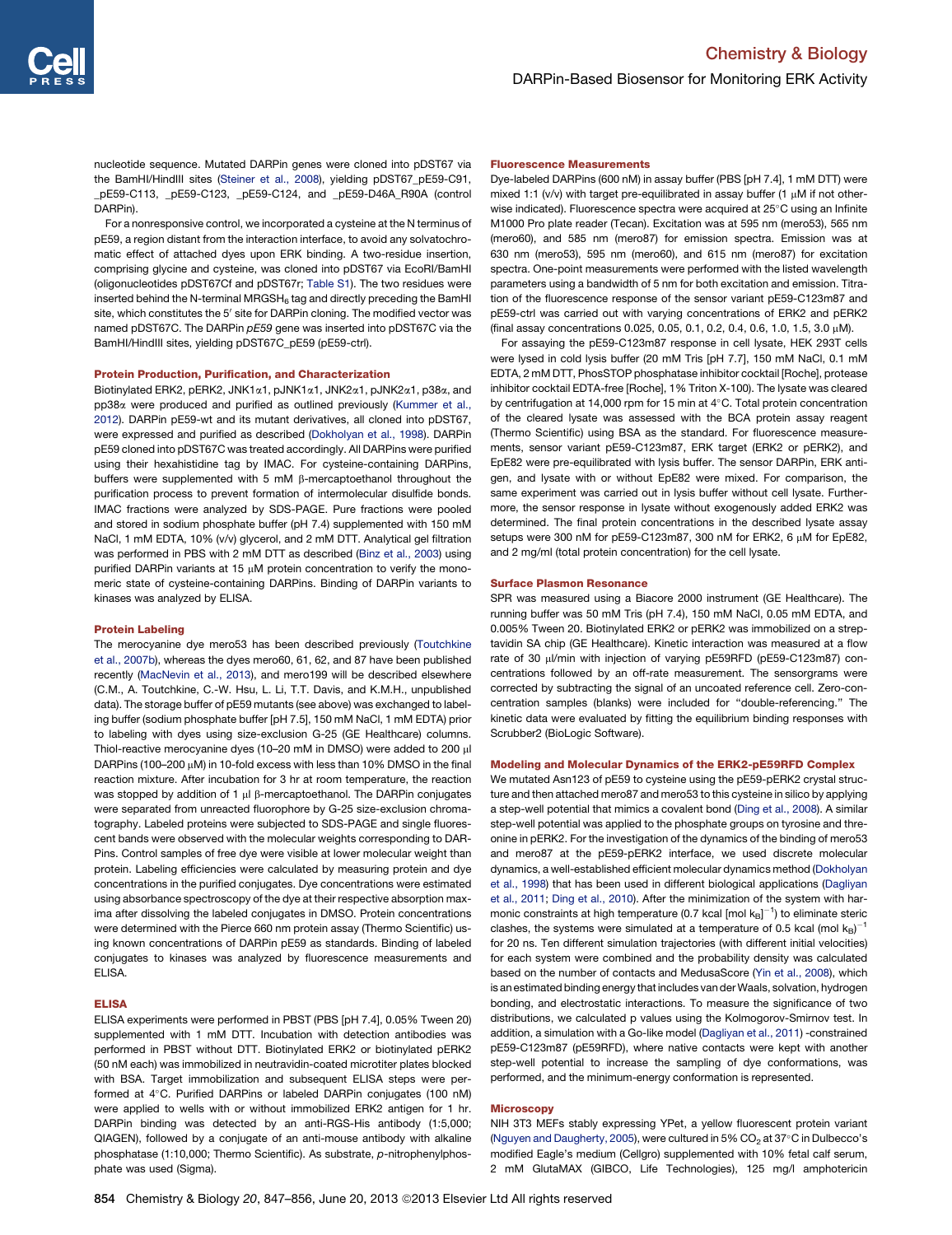<span id="page-8-0"></span>B (Sigma-Aldrich), and 100 µg/ml penicillin/streptomycin (Cellgro). For imaging experiments, MEFs were plated onto coverslips coated with 5  $\mu$ g/ml fibronectin (Sigma) overnight. Culture medium was exchanged for imaging medium (Ham's F-12K medium without phenol red [SAFC Biosciences] with 2% fetal bovine serum, 15 mM HEPES, 2 mM GlutaMAX, and 125 mg/l penicillin/streptomycin). The DARPin-based biosensor and the control biosensor were transferred into cells using a bead-loading approach [\(McNeil and Warder, 1987](#page-9-0)) or microinjection (Gulyani et al., 2011). Cells were washed twice in PBS and then incubated in 2 ml of imaging medium in 5%  $CO<sub>2</sub>$  at 37°C for at least 30 min prior to imaging. For inhibition of ERK signaling, cells were treated with 10  $\mu$ M U0126 (Sigma).

Imaging was performed on an Olympus IX81 inverted microscope equipped with ZDC focus drift compensator, a cooled digital 14-bit CCD camera (Coolsnap ES-2; Roper Scientific), a 100 W mercury arc lamp, and MetaMorph imaging software (Molecular Devices). Images were acquired using a 403 UPlanFLN 1.3 NA oil immersion objective and processed as described previously (Hodgson et al., 2006). A multiband dichroic mirror (440/505/585, 89006; Chroma) was used with band-pass filters for YPet (ET500/20X and ET535/30M; Chroma), mero87 (HQ572/35X and ET632/60M; Chroma), or mCerulean (ET430/24X and ET470/24M). The average intensities of each image in the cytoplasm, nucleus, or nucleolus were measured using the region statistics function of MetaMorph with manual threshholding. Background, shading correction, and ratio imaging were carried out as previously described (Hodgson et al., 2006). ERK activity was monitored as the ratio of dye:YPet fluorescence (Figure S6). Using intensity thresholding operations (applying a "mask"), the borders of the nucleus and cell edge were identified (Hodgson et al., 2006, 2008).

For comparison of cells, scaling was normalized to be linear between 5% and 95% of maximal activation values.

#### SUPPLEMENTAL INFORMATION

Supplemental Information includes ten figures, one table, and two movies and can be found with this article online at [http://dx.doi.org/10.1016/j.chembiol.](http://dx.doi.org/10.1016/j.chembiol.2013.04.016) [2013.04.016.](http://dx.doi.org/10.1016/j.chembiol.2013.04.016)

#### ACKNOWLEDGMENTS

We thank A. Honegger for calculations of Gibbs free energies of protein variants. L.K. was supported by a doctoral fellowship of the Ernst Schering Foundation. We gratefully acknowledge funding from Schweizerische Nationalfonds grant 3100A0B-128671, the Swiss National Center of Competence in Research in Structural Biology, the PhosphoNetX Project in SystemsX (all to A.P.), the European Union FP7 Collaborative Project AffinityProteome (contract 222635) (to A.P., M.K., and B.Z.), and grant GM090317 from the National Institutes of Health (to K.M.H.). A.P. is a founder and shareholder of Molecular Partners, AG, which commercializes the DARPin technology.

Received: November 13, 2012 Revised: April 11, 2013 Accepted: April 23, 2013 Published: June 20, 2013

#### **REFERENCES**

Binz, H.K., Stumpp, M.T., Forrer, P., Amstutz, P., and Plückthun, A. (2003). Designing repeat proteins: well-expressed, soluble and stable proteins from combinatorial libraries of consensus ankyrin repeat proteins. J. Mol. Biol. *332*, 489–503.

Binz, H.K., Amstutz, P., Kohl, A., Stumpp, M.T., Briand, C., Forrer, P., Grütter, M.G., and Plückthun, A. (2004). High-affinity binders selected from designed ankyrin repeat protein libraries. Nat. Biotechnol. *22*, 575–582.

Binz, H.K., Amstutz, P., and Plückthun, A. (2005). Engineering novel binding proteins from nonimmunoglobulin domains. Nat. Biotechnol. *23*, 1257–1268. Boersma, Y.L., and Plückthun, A. (2011). DARPins and other repeat protein scaffolds: advances in engineering and applications. Curr. Opin. Biotechnol. *22*, 849–857.

Brient-Litzler, E., Plückthun, A., and Bedouelle, H. (2010). Knowledge-based design of reagentless fluorescent biosensors from a designed ankyrin repeat protein. Protein Eng. Des. Sel. *23*, 229–241.

Bright, G.R., Fisher, G.W., Rogowska, J., and Taylor, D.L. (1989). Fluorescence ratio imaging microscopy. Methods Cell Biol. *30*, 157–192.

Canagarajah, B.J., Khokhlatchev, A., Cobb, M.H., and Goldsmith, E.J. (1997). Activation mechanism of the MAP kinase ERK2 by dual phosphorylation. Cell *90*, 859–869.

Chen, R.H., Sarnecki, C., and Blenis, J. (1992). Nuclear localization and regulation of erk- and rsk-encoded protein kinases. Mol. Cell. Biol. *12*, 915–927.

Chen, Z., Gibson, T.B., Robinson, F., Silvestro, L., Pearson, G., Xu, B., Wright, A., Vanderbilt, C., and Cobb, M.H. (2001). MAP kinases. Chem. Rev. *101*, 2449–2476.

Cowley, S., Paterson, H., Kemp, P., and Marshall, C.J. (1994). Activation of MAP kinase kinase is necessary and sufficient for PC12 differentiation and for transformation of NIH 3T3 cells. Cell *77*, 841–852.

Dagliyan, O., Proctor, E.A., D'Auria, K.M., Ding, F., and Dokholyan, N.V. (2011). Structural and dynamic determinants of protein-peptide recognition. Structure *19*, 1837–1845.

Ding, F., Tsao, D., Nie, H., and Dokholyan, N.V. (2008). Ab initio folding of proteins with all-atom discrete molecular dynamics. Structure *16*, 1010–1018.

Ding, F., Yin, S., and Dokholyan, N.V. (2010). Rapid flexible docking using a stochastic rotamer library of ligands. J. Chem. Inf. Model. *50*, 1623–1632.

Dokholyan, N.V., Buldyrev, S.V., Stanley, H.E., and Shakhnovich, E.I. (1998). Discrete molecular dynamics studies of the folding of a protein-like model. Fold. Des. *3*, 577–587.

Favata, M.F., Horiuchi, K.Y., Manos, E.J., Daulerio, A.J., Stradley, D.A., Feeser, W.S., Van Dyk, D.E., Pitts, W.J., Earl, R.A., Hobbs, F., et al. (1998). Identification of a novel inhibitor of mitogen-activated protein kinase kinase. J. Biol. Chem. *273*, 18623–18632.

Fujioka, A., Terai, K., Itoh, R.E., Aoki, K., Nakamura, T., Kuroda, S., Nishida, E., and Matsuda, M. (2006). Dynamics of the Ras/ERK MAPK cascade as monitored by fluorescent probes. J. Biol. Chem. *281*, 8917–8926.

Gervais, L., and Delamarche, E. (2009). Toward one-step point-of-care immunodiagnostics using capillary-driven microfluidics and PDMS substrates. Lab Chip *9*, 3330–3337.

Gonzalez, F.A., Seth, A., Raden, D.L., Bowman, D.S., Fay, F.S., and Davis, R.J. (1993). Serum-induced translocation of mitogen-activated protein kinase to the cell surface ruffling membrane and the nucleus. J. Cell Biol. *122*, 1089– 1101.

Green, H.M., and Alberola-Ila, J. (2005). Development of ERK activity sensor, an in vitro, FRET-based sensor of extracellular regulated kinase activity. BMC Chem. Biol. *5*, 1.

Gulyani, A., Vitriol, E., Allen, R., Wu, J., Gremyachinskiy, D., Lewis, S., Dewar, B., Graves, L.M., Kay, B.K., Kuhlman, B., et al. (2011). A biosensor generated via high-throughput screening quantifies cell edge Src dynamics. Nat. Chem. Biol. *7*, 437–444.

Harvey, C.D., Ehrhardt, A.G., Cellurale, C., Zhong, H., Yasuda, R., Davis, R.J., and Svoboda, K. (2008). A genetically encoded fluorescent sensor of ERK activity. Proc. Natl. Acad. Sci. USA *105*, 19264–19269.

Hodgson, L., Nalbant, P., Shen, F., and Hahn, K. (2006). Imaging and photobleach correction of Mero-CBD, sensor of endogenous Cdc42 activation. Methods Enzymol. *406*, 140–156.

Hodgson, L., Pertz, O., and Hahn, K.M. (2008). Design and optimization of genetically encoded fluorescent biosensors: GTPase biosensors. Methods Cell Biol. *85*, 63–81.

Hodgson, L., Shen, F., and Hahn, K. (2010). Biosensors for characterizing the dynamics of Rho family GTPases in living cells. Curr. Protoc. Cell Biol. *46*, 14.11.1–14.11.26.

Kawe, M., Forrer, P., Amstutz, P., and Plückthun, A. (2006). Isolation of intracellular proteinase inhibitors derived from designed ankyrin repeat proteins by genetic screening. J. Biol. Chem. *281*, 40252–40263.